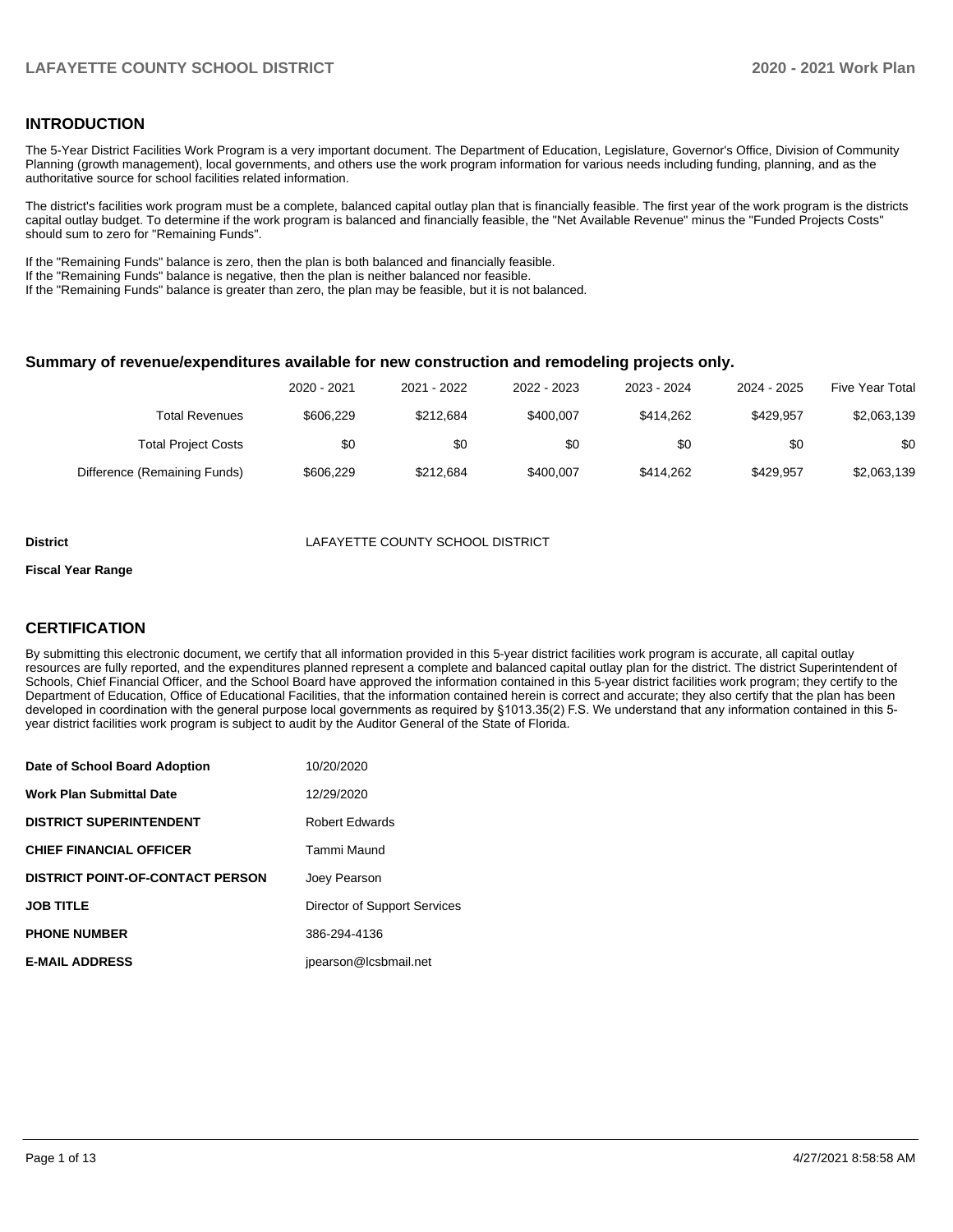# **Expenditures**

#### **Expenditure for Maintenance, Repair and Renovation from 1.50-Mills and PECO**

Annually, prior to the adoption of the district school budget, each school board must prepare a tentative district facilities work program that includes a schedule of major repair and renovation projects necessary to maintain the educational and ancillary facilities of the district.

| Item                                                                                                                                                       | 2020 - 2021<br><b>Actual Budget</b>                    | 2021 - 2022<br>Projected | 2022 - 2023<br>Projected | 2023 - 2024<br>Projected | 2024 - 2025<br>Projected | <b>Total</b> |  |  |  |
|------------------------------------------------------------------------------------------------------------------------------------------------------------|--------------------------------------------------------|--------------------------|--------------------------|--------------------------|--------------------------|--------------|--|--|--|
| <b>HVAC</b>                                                                                                                                                | \$35,000                                               | \$25,000                 | \$25,000                 | \$25,000                 | \$25,000                 | \$135,000    |  |  |  |
| ADULT EDUCATION PROGRAM, LAFAYETTE ELEMENTARY, LAFAYETTE SENIOR HIGH, LAFAYETTE SUPERINTENDENT'S OFFICE<br>Locations:                                      |                                                        |                          |                          |                          |                          |              |  |  |  |
| Flooring                                                                                                                                                   | \$20.097                                               | \$10,000                 | \$10,000                 | \$10,000                 | \$10,000                 | \$60,097     |  |  |  |
| Locations: ADULT EDUCATION PROGRAM, LAFAYETTE ELEMENTARY, LAFAYETTE SENIOR HIGH, LAFAYETTE SUPERINTENDENT'S OFFICE                                         |                                                        |                          |                          |                          |                          |              |  |  |  |
| Roofing                                                                                                                                                    | \$50,000                                               | \$25,000                 | \$25,000                 | \$25,000                 | \$25,000                 | \$150,000    |  |  |  |
| ADULT EDUCATION PROGRAM, LAFAYETTE ELEMENTARY, LAFAYETTE SENIOR HIGH, LAFAYETTE SUPERINTENDENT'S OFFICE<br>Locations:                                      |                                                        |                          |                          |                          |                          |              |  |  |  |
| Safety to Life                                                                                                                                             | \$20,000                                               | \$7,000                  | \$7,000                  | \$7,000                  | \$7,000                  | \$48,000     |  |  |  |
| ADULT EDUCATION PROGRAM, LAFAYETTE ELEMENTARY, LAFAYETTE SENIOR HIGH, LAFAYETTE SUPERINTENDENT'S OFFICE,<br>Locations:<br><b>TRANSPORTATION DEPARTMENT</b> |                                                        |                          |                          |                          |                          |              |  |  |  |
| Fencing                                                                                                                                                    | \$10,000                                               | \$5,000                  | \$5,000                  | \$5,000                  | \$5,000                  | \$30,000     |  |  |  |
|                                                                                                                                                            | Locations: LAFAYETTE ELEMENTARY, LAFAYETTE SENIOR HIGH |                          |                          |                          |                          |              |  |  |  |
| Parking                                                                                                                                                    | \$0                                                    | \$0                      | \$0                      | \$0                      | \$0                      | \$0          |  |  |  |
| Locations:<br>No Locations for this expenditure.                                                                                                           |                                                        |                          |                          |                          |                          |              |  |  |  |
| Electrical                                                                                                                                                 | \$0                                                    | \$0                      | \$0                      | \$0                      | \$0                      | \$0          |  |  |  |
| Locations: No Locations for this expenditure.                                                                                                              |                                                        |                          |                          |                          |                          |              |  |  |  |
| Fire Alarm                                                                                                                                                 | \$20,000                                               | \$7,000                  | \$7,000                  | \$7,000                  | \$7,000                  | \$48,000     |  |  |  |
| Locations: ADULT EDUCATION PROGRAM, LAFAYETTE ELEMENTARY, LAFAYETTE SENIOR HIGH, LAFAYETTE SUPERINTENDENT'S OFFICE,<br><b>TRANSPORTATION DEPARTMENT</b>    |                                                        |                          |                          |                          |                          |              |  |  |  |
| Telephone/Intercom System                                                                                                                                  | \$5,000                                                | \$5,000                  | \$5,000                  | \$5,000                  | \$5,000                  | \$25,000     |  |  |  |
| Locations: ADULT EDUCATION PROGRAM, LAFAYETTE ELEMENTARY, LAFAYETTE SENIOR HIGH                                                                            |                                                        |                          |                          |                          |                          |              |  |  |  |
| <b>Closed Circuit Television</b>                                                                                                                           | \$0                                                    | \$0                      | \$0                      | \$0                      | \$0                      | \$0          |  |  |  |
| Locations: No Locations for this expenditure.                                                                                                              |                                                        |                          |                          |                          |                          |              |  |  |  |
| Paint                                                                                                                                                      | \$15,000                                               | \$6.500                  | \$6.500                  | \$6.500                  | \$6.500                  | \$41,000     |  |  |  |
| Locations: ADULT EDUCATION PROGRAM, LAFAYETTE ELEMENTARY, LAFAYETTE SENIOR HIGH, LAFAYETTE SUPERINTENDENT'S OFFICE                                         |                                                        |                          |                          |                          |                          |              |  |  |  |
| Maintenance/Repair                                                                                                                                         | \$30,000                                               | \$20,000                 | \$20,000                 | \$20,000                 | \$20,000                 | \$110,000    |  |  |  |
| Locations: ADULT EDUCATION PROGRAM, LAFAYETTE ELEMENTARY, LAFAYETTE SENIOR HIGH, LAFAYETTE SUPERINTENDENT'S OFFICE                                         |                                                        |                          |                          |                          |                          |              |  |  |  |
| <b>Sub Total:</b>                                                                                                                                          | \$205,097                                              | \$110,500                | \$110.500                | \$110,500                | \$110,500                | \$647,097    |  |  |  |

| <b>IPECO Maintenance Expenditures</b> | \$0       | \$0       | \$0       | \$0       | \$0       | \$0            |
|---------------------------------------|-----------|-----------|-----------|-----------|-----------|----------------|
| 1.50 Mill Sub Total: I                | \$205,097 | \$110,500 | \$110,500 | \$110,500 | \$110,500 | \$647<br>7,097 |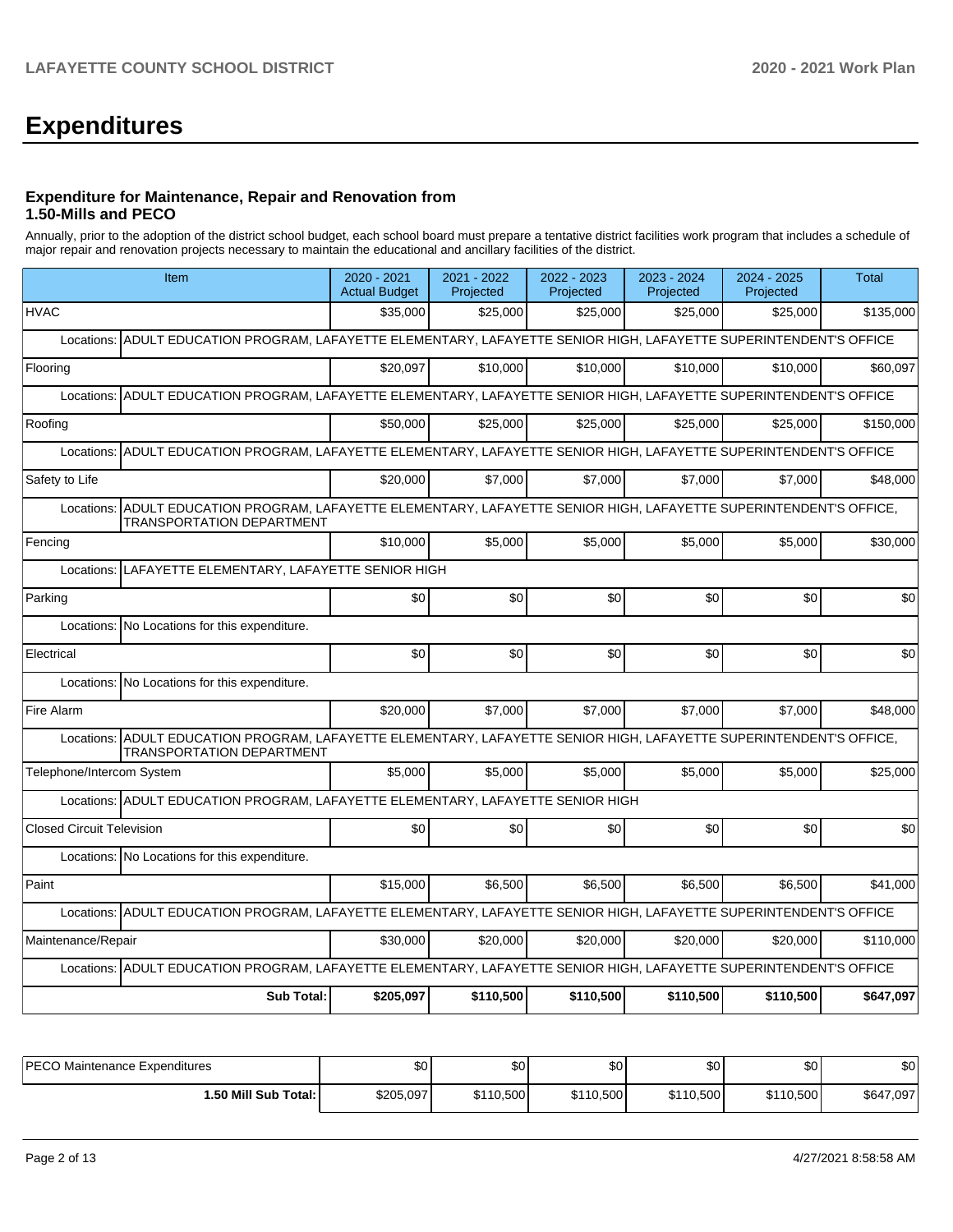No items have been specified.

| Total: | \$205.097 | \$110.500 | \$110,500 | 0.500<br><b>C440</b> | 10.500<br>$\cdots$ | .097<br>564 |
|--------|-----------|-----------|-----------|----------------------|--------------------|-------------|

#### **Local 1.50 Mill Expenditure For Maintenance, Repair and Renovation**

Anticipated expenditures expected from local funding sources over the years covered by the current work plan.

| Item                                                         | $2020 - 2021$<br><b>Actual Budget</b> | 2021 - 2022<br>Projected | 2022 - 2023<br>Projected | $2023 - 2024$<br>Projected | $2024 - 2025$<br>Projected | <b>Total</b> |
|--------------------------------------------------------------|---------------------------------------|--------------------------|--------------------------|----------------------------|----------------------------|--------------|
| Remaining Maint and Repair from 1.5 Mills                    | \$205,097                             | \$110,500                | \$110,500                | \$110,500                  | \$110,500                  | \$647,097    |
| Maintenance/Repair Salaries                                  | \$50,000                              | \$0                      | \$0                      | \$0                        | \$0                        | \$50,000     |
| <b>School Bus Purchases</b>                                  | \$95,000                              | \$84,000                 | \$0                      | \$0                        | \$0                        | \$179,000    |
| <b>Other Vehicle Purchases</b>                               | \$0                                   | \$0                      | \$0                      | \$0                        | \$0                        | \$0          |
| Capital Outlay Equipment                                     | \$0                                   | \$0                      | \$0                      | \$0                        | \$0                        | \$0          |
| <b>Rent/Lease Payments</b>                                   | \$0                                   | \$0                      | \$0                      | \$0                        | \$0                        | \$0          |
| <b>COP Debt Service</b>                                      | \$0                                   | \$0                      | \$0                      | \$0                        | \$0                        | \$0          |
| Rent/Lease Relocatables                                      | \$0                                   | \$0                      | \$0                      | \$0                        | \$0                        | \$0          |
| <b>Environmental Problems</b>                                | \$0                                   | \$0                      | \$0                      | \$0                        | \$0                        | \$0          |
| s.1011.14 Debt Service                                       | \$0                                   | \$0                      | \$0                      | \$0                        | \$0                        | \$0          |
| <b>Special Facilities Construction Account</b>               | \$0                                   | \$0                      | \$0                      | \$0                        | \$0                        | \$0          |
| Premiums for Property Casualty Insurance - 1011.71<br>(4a,b) | \$90,000                              | \$90,000                 | \$0                      | \$0                        | \$0                        | \$180,000    |
| Qualified School Construction Bonds (QSCB)                   | \$0                                   | \$0                      | \$0                      | \$0                        | \$0                        | \$0          |
| Qualified Zone Academy Bonds (QZAB)                          | \$0                                   | \$0                      | \$0                      | \$0                        | \$0                        | \$0          |
| <b>Local Expenditure Totals:</b>                             | \$440,097                             | \$284,500                | \$110,500                | \$110,500                  | \$110,500                  | \$1,056,097  |

## **Revenue**

#### **1.50 Mill Revenue Source**

Schedule of Estimated Capital Outlay Revenue from each currently approved source which is estimated to be available for expenditures on the projects included in the tentative district facilities work program. All amounts are NET after considering carryover balances, interest earned, new COP's, 1011.14 and 1011.15 loans, etc. Districts cannot use 1.5-Mill funds for salaries except for those explicitly associated with maintenance/repair projects. (1011.71 (5), F.S.)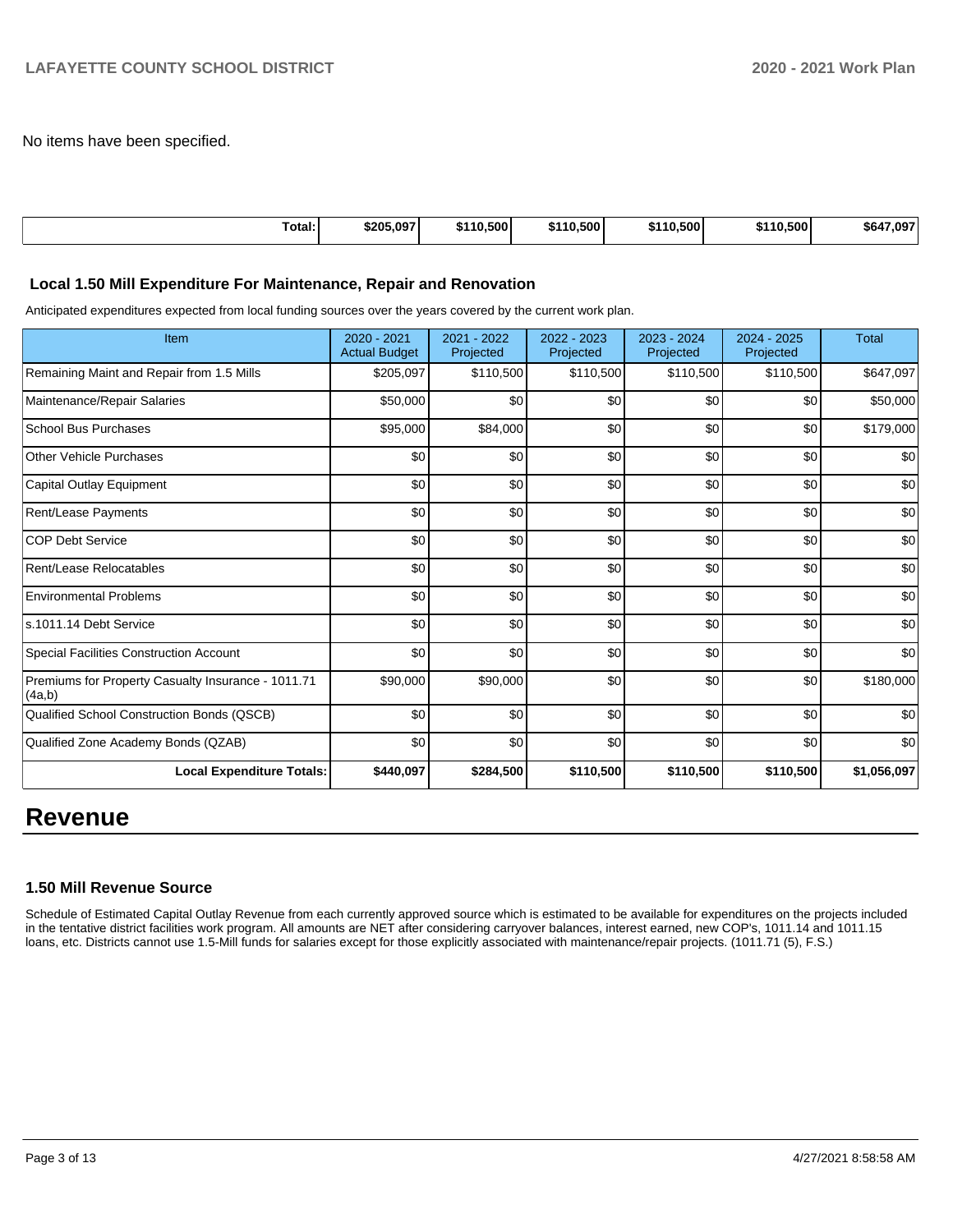| Item                                                                                | Fund | $2020 - 2021$<br><b>Actual Value</b> | $2021 - 2022$<br>Projected | $2022 - 2023$<br>Projected | 2023 - 2024<br>Projected | $2024 - 2025$<br>Projected | Total           |
|-------------------------------------------------------------------------------------|------|--------------------------------------|----------------------------|----------------------------|--------------------------|----------------------------|-----------------|
| (1) Non-exempt property<br>lassessed valuation                                      |      | \$305,622,902                        | \$317,834,678              | \$327,087,002              | \$336,985,802            | \$347,885,317              | \$1,635,415,701 |
| $(2)$ The Millage projected for<br>discretionary capital outlay per<br>ls.1011.71   |      | 1.50                                 | 1.50                       | 1.50                       | 1.50                     | 1.50                       |                 |
| $(3)$ Full value of the 1.50-Mill<br>discretionary capital outlay per<br>ls.1011.71 |      | \$513,446                            | \$533,962                  | \$549.506                  | \$566,136                | \$584,447                  | \$2,747,497     |
| $(4)$ Value of the portion of the 1.50<br>-Mill ACTUALLY levied                     | 370I | \$440.097                            | \$457,682                  | \$471.005                  | \$485,260                | \$500,955                  | \$2,354,999     |
| $(5)$ Difference of lines (3) and (4)                                               |      | \$73,349                             | \$76,280                   | \$78,501                   | \$80,876                 | \$83,492                   | \$392,498       |

#### **PECO Revenue Source**

The figure in the row designated "PECO Maintenance" will be subtracted from funds available for new construction because PECO maintenance dollars cannot be used for new construction.

| Item                                 | Fund | 2020 - 2021<br><b>Actual Budget</b> | 2021 - 2022<br>Projected | 2022 - 2023<br>Projected | 2023 - 2024<br>Projected | $2024 - 2025$<br>Projected | Total            |
|--------------------------------------|------|-------------------------------------|--------------------------|--------------------------|--------------------------|----------------------------|------------------|
| <b>IPECO New Construction</b>        | 340  | \$0 <sub>1</sub>                    | \$0 <sub>1</sub>         | \$0                      | \$0                      | \$0                        | \$0 <sub>1</sub> |
| <b>PECO Maintenance Expenditures</b> |      | \$0 <sub>1</sub>                    | \$0                      | \$0                      | \$0                      | \$0                        | \$0 <sub>1</sub> |
|                                      |      | \$0                                 | \$0                      | \$0                      | \$0                      | \$0                        | \$0              |

### **CO & DS Revenue Source**

Revenue from Capital Outlay and Debt Service funds.

| <b>Item</b>                               | Fund | $2020 - 2021$<br><b>Actual Budget</b> | 2021 - 2022<br>Projected | 2022 - 2023<br>Projected | $2023 - 2024$<br>Projected | $2024 - 2025$<br>Projected | Total     |
|-------------------------------------------|------|---------------------------------------|--------------------------|--------------------------|----------------------------|----------------------------|-----------|
| ICO & DS Cash Flow-through<br>Distributed | 360  | \$38.286                              | \$38.286                 | \$38,286                 | \$38,286                   | \$38,286                   | \$191,430 |
| ICO & DS Interest on<br>Undistributed CO  | 360  | \$1.216                               | \$1.216                  | \$1.216                  | \$1.216                    | \$1,216                    | \$6,080   |
|                                           |      | \$39,502                              | \$39.502                 | \$39.502                 | \$39,502                   | \$39,502                   | \$197,510 |

#### **Fair Share Revenue Source**

Nothing reported for this section. All legally binding commitments for proportionate fair-share mitigation for impacts on public school facilities must be included in the 5-year district work program.

#### **Sales Surtax Referendum**

Specific information about any referendum for a 1-cent or ½-cent surtax referendum during the previous year.

**Did the school district hold a surtax referendum during the past fiscal year 2019 - 2020?**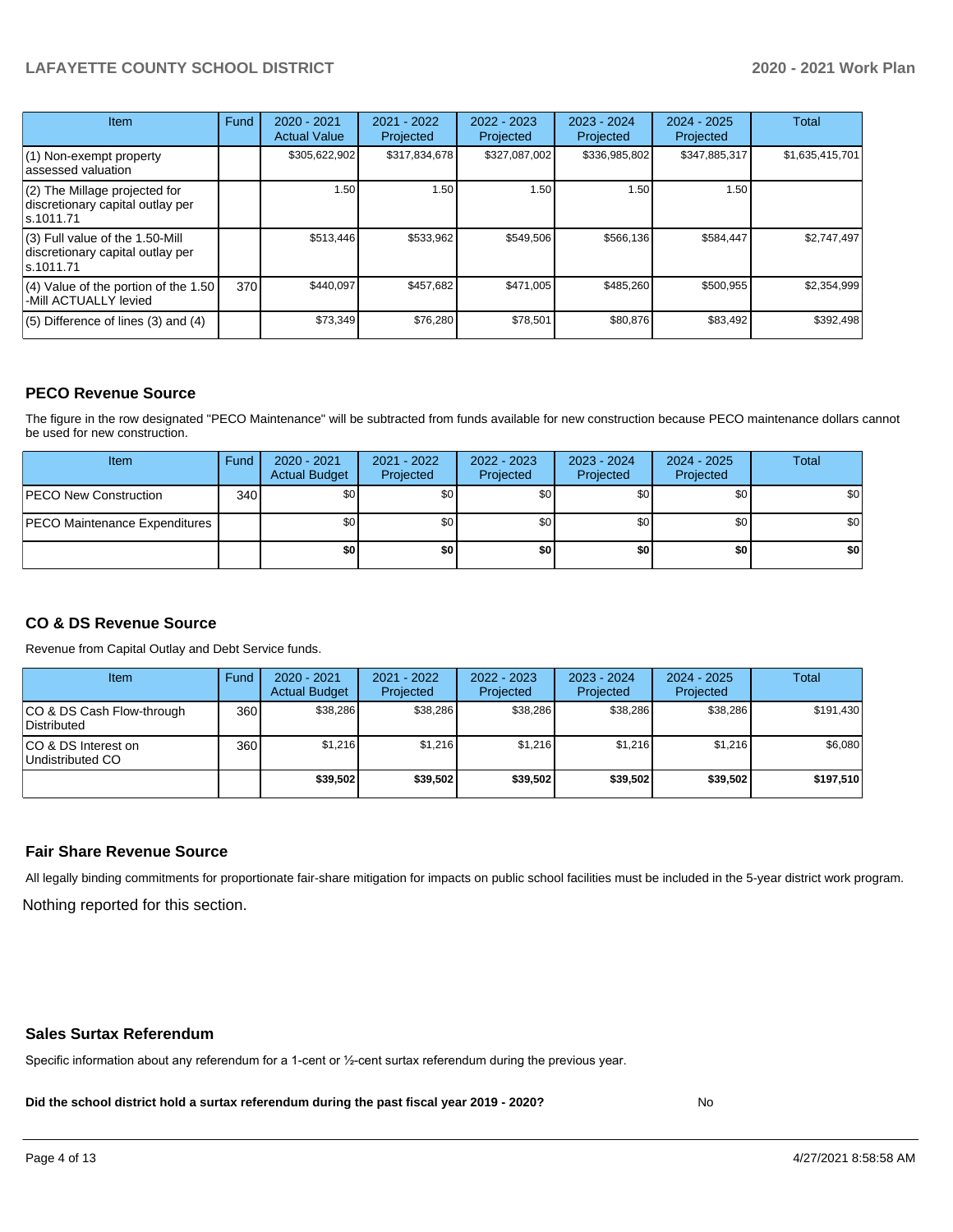## **Additional Revenue Source**

Any additional revenue sources

| <b>Item</b>                                                                                                               | 2020 - 2021<br><b>Actual Value</b> | 2021 - 2022<br>Projected | 2022 - 2023<br>Projected | 2023 - 2024<br>Projected | 2024 - 2025<br>Projected | <b>Total</b> |
|---------------------------------------------------------------------------------------------------------------------------|------------------------------------|--------------------------|--------------------------|--------------------------|--------------------------|--------------|
| Proceeds from a s.1011.14/15 F.S. Loans                                                                                   | \$0                                | \$0                      | \$0                      | \$0                      | \$0                      | \$0          |
| District Bonds - Voted local bond<br>referendum proceeds per s.9, Art VII<br><b>State Constitution</b>                    | \$0                                | \$0                      | \$0                      | \$0                      | \$0                      | \$0          |
| Proceeds from Special Act Bonds                                                                                           | \$0                                | \$0                      | \$0                      | \$0                      | \$0                      | \$0          |
| Estimated Revenue from CO & DS Bond<br>Sale                                                                               | \$0                                | \$0                      | \$0                      | \$0                      | \$0                      | \$0          |
| Proceeds from Voted Capital<br>Improvements millage                                                                       | \$0                                | \$0                      | \$0                      | \$0                      | \$0                      | \$0          |
| Other Revenue for Other Capital Projects                                                                                  | \$0                                | \$0                      | \$0                      | \$0                      | \$0                      | \$0          |
| Proceeds from 1/2 cent sales surtax<br>authorized by school board                                                         | \$0                                | \$0                      | \$0                      | \$0                      | \$0                      | \$0          |
| Proceeds from local governmental<br>infrastructure sales surtax                                                           | \$0                                | \$0                      | \$0                      | \$0                      | \$0                      | \$0          |
| Proceeds from Certificates of<br>Participation (COP's) Sale                                                               | \$0                                | \$0                      | \$0                      | \$0                      | \$0                      | \$0          |
| Classrooms First Bond proceeds amount<br>authorized in FY 1997-98                                                         | \$0                                | \$0                      | \$0                      | \$0                      | \$0                      | \$0          |
| Classrooms for Kids                                                                                                       | \$0                                | \$0                      | \$0                      | \$0                      | \$0                      | \$0          |
| <b>District Equity Recognition</b>                                                                                        | \$0                                | \$0                      | \$0                      | \$0                      | \$0                      | \$0          |
| <b>Federal Grants</b>                                                                                                     | \$0                                | \$0                      | \$0                      | \$0                      | \$0                      | \$0          |
| Proportionate share mitigation (actual<br>cash revenue only, not in kind donations)                                       | \$0                                | \$0                      | \$0                      | \$0                      | \$0                      | \$0          |
| Impact fees received                                                                                                      | \$0                                | \$0                      | \$0                      | \$0                      | \$0                      | \$0          |
| Private donations                                                                                                         | \$0                                | \$0                      | \$0                      | \$0                      | \$0                      | \$0          |
| Grants from local governments or not-for-<br>profit organizations                                                         | \$0                                | \$0                      | \$0                      | \$0                      | \$0                      | \$0          |
| Interest, Including Profit On Investment                                                                                  | \$0                                | \$0                      | \$0                      | \$0                      | \$0                      | \$0          |
| Revenue from Bonds pledging proceeds<br>from 1 cent or 1/2 cent Sales Surtax                                              | \$0                                | \$0                      | \$0                      | \$0                      | \$0                      | \$0          |
| <b>Total Fund Balance Carried Forward</b>                                                                                 | \$566,727                          | \$0                      | \$0                      | \$0                      | \$0                      | \$566,727    |
| General Capital Outlay Obligated Fund<br><b>Balance Carried Forward From Total</b><br><b>Fund Balance Carried Forward</b> | \$0                                | \$0                      | \$0                      | \$0                      | \$0                      | \$0          |
| Special Facilities Construction Account                                                                                   | \$0                                | \$0                      | \$0                      | \$0                      | \$0                      | \$0          |
| One Cent - 1/2 Cent Sales Surtax Debt<br>Service From Total Fund Balance Carried<br>Forward                               | \$0                                | \$0                      | \$0                      | \$0                      | \$0                      | \$0          |
| Capital Outlay Projects Funds Balance<br>Carried Forward From Total Fund<br><b>Balance Carried Forward</b>                | \$0                                | \$0                      | \$0                      | \$0                      | \$0                      | \$0          |
| Subtotal                                                                                                                  | \$566,727                          | \$0                      | \$0                      | \$0                      | \$0                      | \$566,727    |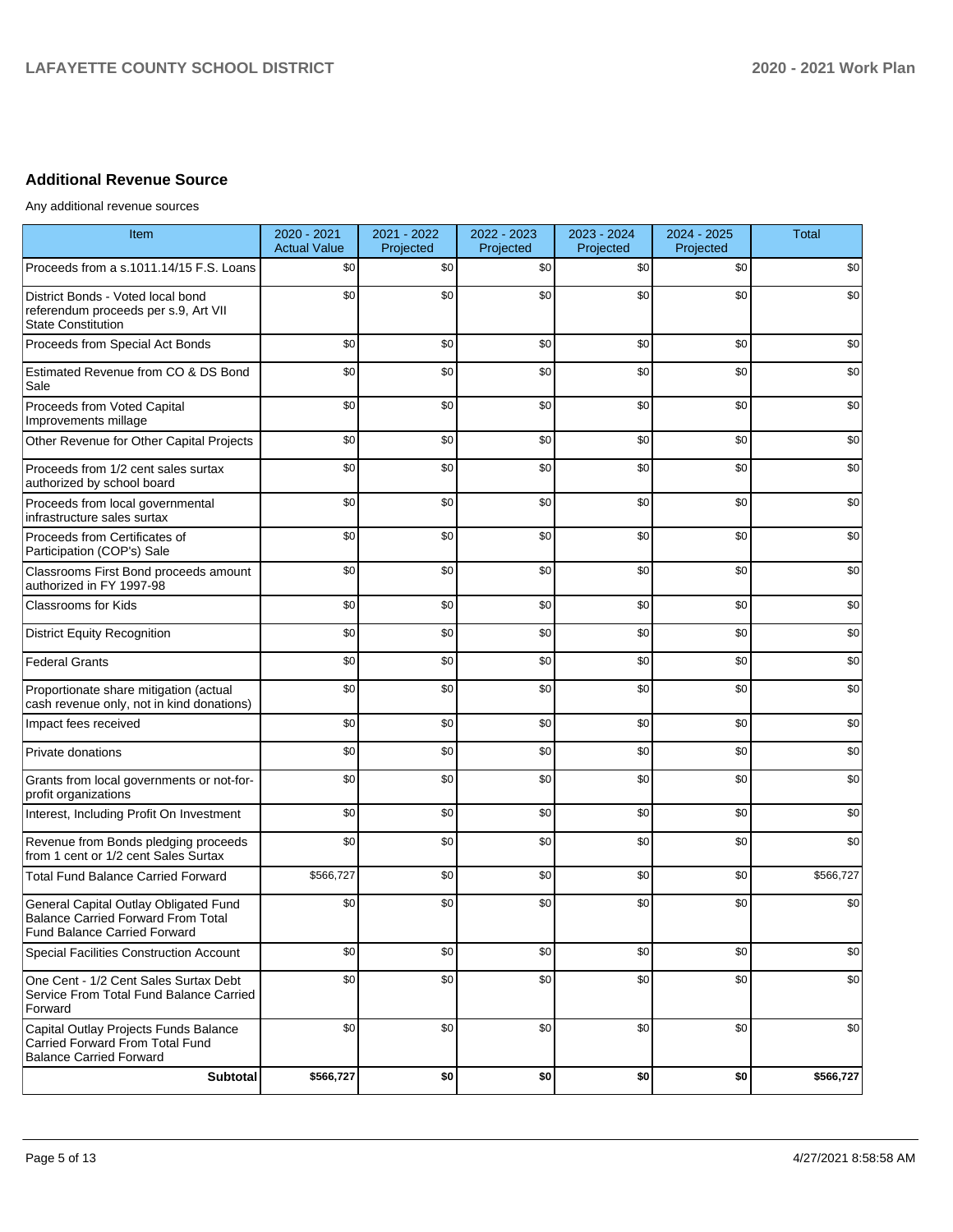## **Total Revenue Summary**

| <b>Item Name</b>                                              | $2020 - 2021$<br><b>Budget</b> | $2021 - 2022$<br>Projected | $2022 - 2023$<br><b>Projected</b> | $2023 - 2024$<br>Projected | $2024 - 2025$<br>Projected | <b>Five Year Total</b> |
|---------------------------------------------------------------|--------------------------------|----------------------------|-----------------------------------|----------------------------|----------------------------|------------------------|
| Local 1.5 Mill Discretionary Capital Outlay<br><b>Revenue</b> | \$440.097                      | \$457,682                  | \$471.005                         | \$485,260                  | \$500,955                  | \$2,354,999            |
| IPECO and 1.5 Mill Maint and Other 1.5<br>Mill Expenditures   | (\$440,097)                    | (\$284,500)                | (\$110,500)                       | (\$110,500)                | (\$110,500)                | (\$1,056,097)          |
| IPECO Maintenance Revenue                                     | \$0                            | \$0                        | \$0                               | \$0                        | \$0                        | \$0                    |
| <b>Available 1.50 Mill for New</b><br><b>Construction</b>     | \$O                            | \$173,182                  | \$360,505                         | \$374,760                  | \$390,455                  | \$1,298,902            |

| <b>Item Name</b>                      | 2020 - 2021<br><b>Budget</b> | $2021 - 2022$<br>Projected | 2022 - 2023<br>Projected | 2023 - 2024<br>Projected | 2024 - 2025<br>Projected | <b>Five Year Total</b> |
|---------------------------------------|------------------------------|----------------------------|--------------------------|--------------------------|--------------------------|------------------------|
| ICO & DS Revenue                      | \$39,502                     | \$39,502                   | \$39,502                 | \$39,502                 | \$39,502                 | \$197,510              |
| <b>IPECO New Construction Revenue</b> | \$0                          | \$0                        | \$0                      | \$0                      | \$0                      | \$0                    |
| Other/Additional Revenue              | \$566,727                    | \$0                        | \$0                      | \$0 <sub>0</sub>         | \$0                      | \$566,727              |
| <b>Total Additional Revenuel</b>      | \$606,229                    | \$39,502                   | \$39,502                 | \$39,502                 | \$39.502                 | \$764,237              |
| <b>Total Available Revenue</b>        | \$606.229                    | \$212,684                  | \$400,007                | \$414.262                | \$429.957                | \$2,063,139            |

## **Project Schedules**

### **Capacity Project Schedules**

A schedule of capital outlay projects necessary to ensure the availability of satisfactory classrooms for the projected student enrollment in K-12 programs.

| <b>Project Description</b>           | Location                  |                          | 2020 - 2021 | 2021 - 2022 | $2022 - 2023$ | $2023 - 2024$ | $2024 - 2025$ | <b>Total</b> | Funded  |
|--------------------------------------|---------------------------|--------------------------|-------------|-------------|---------------|---------------|---------------|--------------|---------|
| Project description<br>not specified | Location not<br>specified | Planned<br>Cost:         | \$0         | \$0         | \$0           | \$0           | \$0           |              | $$0$ No |
|                                      |                           | <b>Student Stations:</b> |             |             |               |               |               |              |         |
|                                      |                           | Total Classrooms:        |             |             |               |               | 0             |              |         |
|                                      |                           | Gross Sq Ft:             |             |             |               |               | 0             |              |         |
|                                      |                           | Discover Control         | $\sim$      | en l        | $\sim$        | en l          | en l          | n n l        |         |

| <b>Planned Cost:</b>     | \$0 | \$0 | \$0 | \$0 | ا SO |
|--------------------------|-----|-----|-----|-----|------|
| <b>Student Stations:</b> |     |     |     |     |      |
| <b>Total Classrooms:</b> |     |     |     |     |      |
| Gross Sq Ft:             |     |     |     |     |      |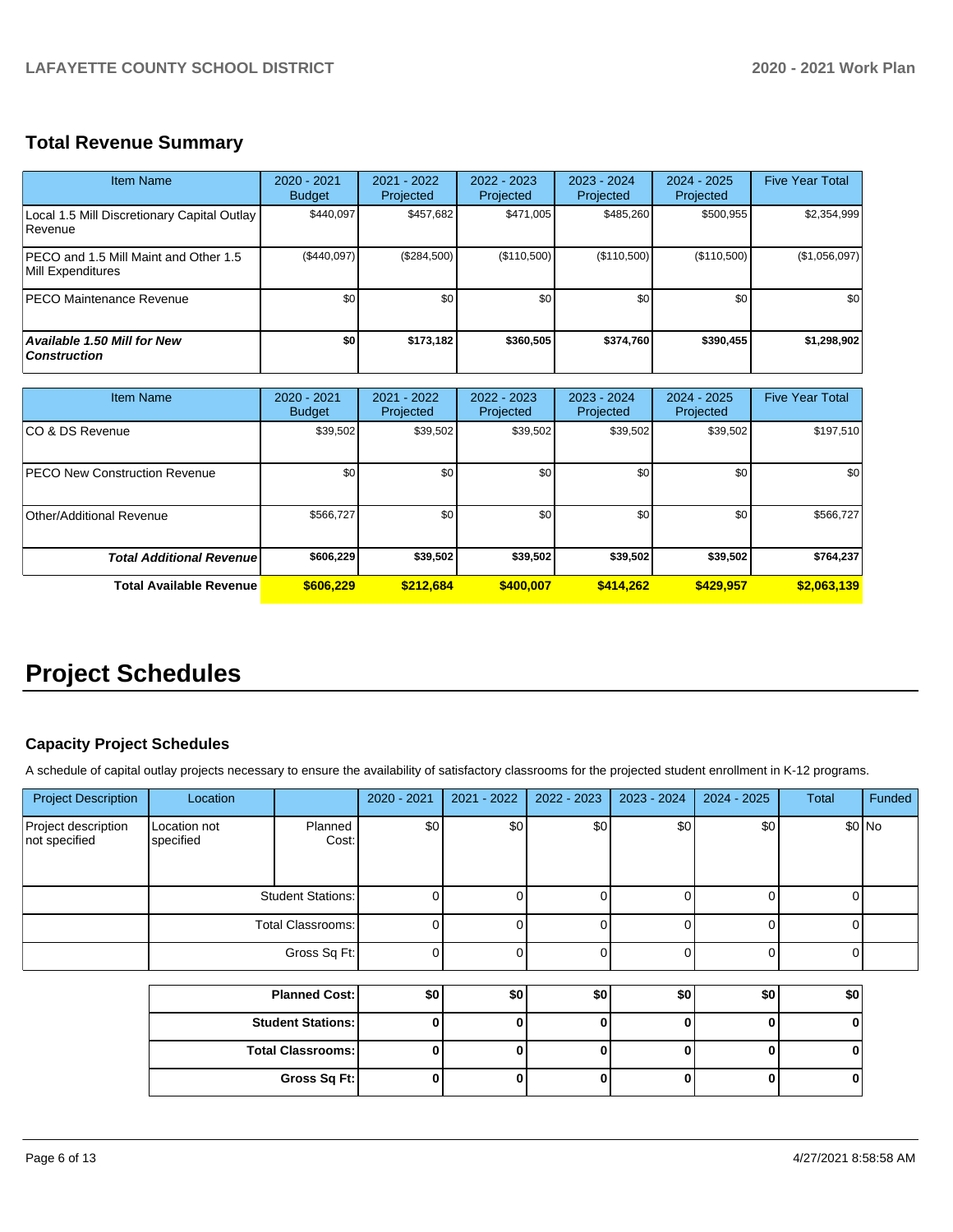#### **Other Project Schedules**

| <b>Project Description</b>               | Location                               | 2020 - 2021<br><b>Actual Budget</b> | 2021 - 2022<br>Projected | 2022 - 2023<br>Projected | 2023 - 2024<br>Projected | $2024 - 2025$<br>Projected | Total        | Funded |
|------------------------------------------|----------------------------------------|-------------------------------------|--------------------------|--------------------------|--------------------------|----------------------------|--------------|--------|
| <b>LES Walkway Canopy</b><br>Replacement | LAFAYETTE<br><b>ELEMENTARY</b>         | \$0                                 | \$275,000                | \$0                      | \$0                      | \$0                        | \$275,000 No |        |
| Replace roofing on building 26           | <b>LAFAYETTE</b><br><b>ELEMENTARY</b>  | \$0                                 | \$0                      | \$0                      | \$150,000                | \$0                        | \$150,000 No |        |
| Sports courts replacement                | LAFAYETTE<br><b>ELEMENTARY</b>         | \$100,000                           | \$0                      | \$0                      | \$0                      | \$0                        | \$100,000 No |        |
| HVAC renovation in Building 20 LAFAYETTE | <b>ELEMENTARY</b>                      | \$100,000                           | \$0                      | \$0                      | \$0                      | \$0                        | \$100,000 No |        |
| HVAC replacement buildiing 37            | LAFAYETTE<br><b>ELEMENTARY</b>         | \$0                                 | \$10,000                 | \$0                      | \$0                      | \$0                        | \$10,000 No  |        |
| Building 16 HVAC replacement             | <b>LAFAYETTE SENIOR</b><br><b>HIGH</b> | \$0                                 | \$12,000                 | \$0                      | \$0                      | \$0                        | \$12,000 No  |        |
|                                          |                                        | \$200,000                           | \$297,000                | \$0                      | \$150,000                | \$0                        | \$647,000    |        |

Major renovations, remodeling, and additions of capital outlay projects that do not add capacity to schools.

### **Additional Project Schedules**

Any projects that are not identified in the last approved educational plant survey.

Nothing reported for this section.

### **Non Funded Growth Management Project Schedules**

Schedule indicating which projects, due to planned development, that CANNOT be funded from current revenues projected over the next five years.

Nothing reported for this section.

# **Tracking**

**Capacity Tracking**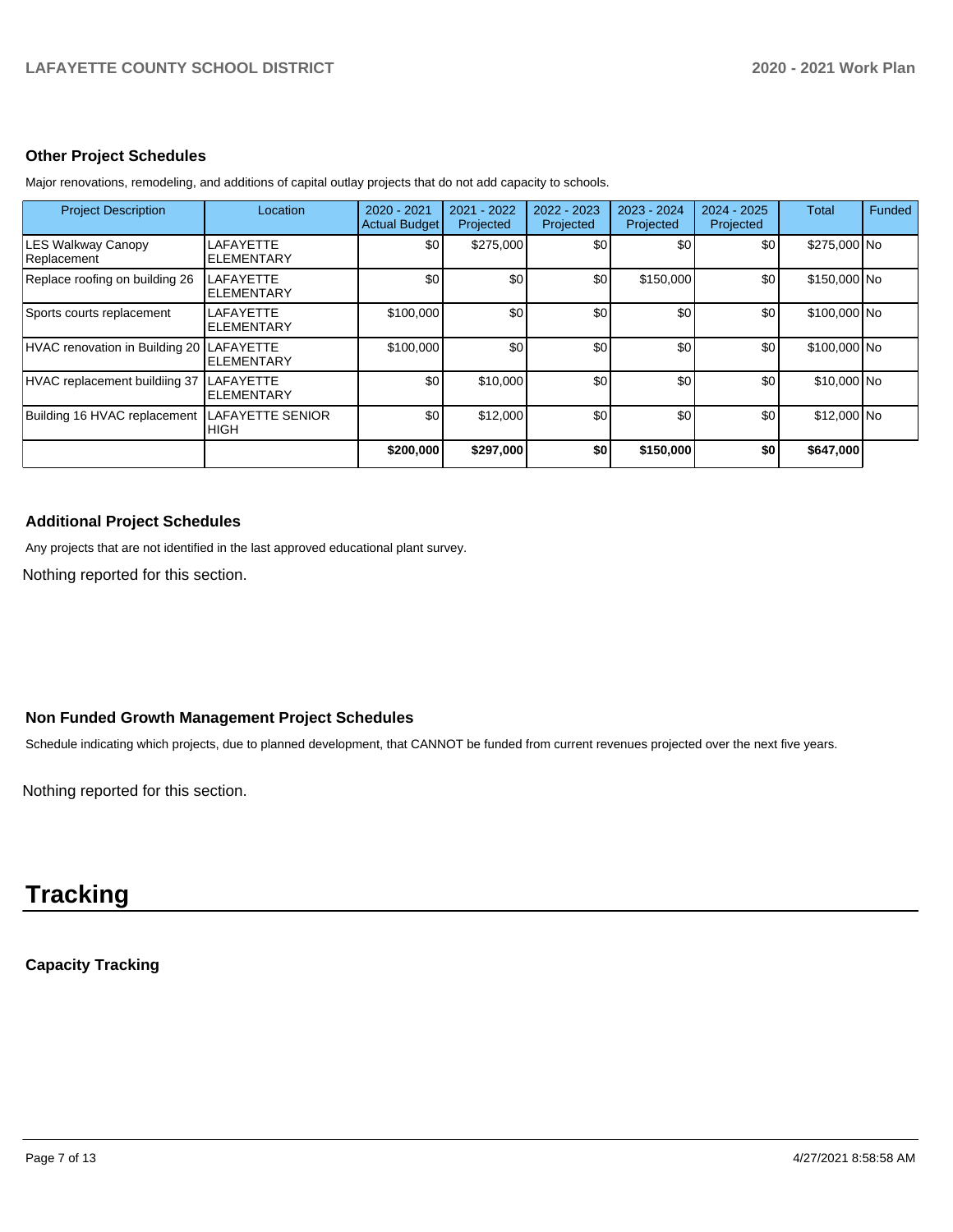| Location                               | $2020 -$<br>2021 Satis.<br>Stu. Sta. | Actual<br>$2020 -$<br>2021 FISH<br>Capacity | Actual<br>$2019 -$<br>2020<br><b>COFTE</b> | # Class<br>Rooms | Actual<br>Average<br>$2020 -$<br>2021 Class<br><b>Size</b> | Actual<br>$2020 -$<br>2021<br><b>Utilization</b> | <b>New</b><br>Stu.<br><b>Capacity</b> | <b>New</b><br>Rooms to<br>be<br>Added/Re<br>moved | Projected<br>$2024 -$<br>2025<br><b>COFTE</b> | Projected<br>$2024 -$<br>2025<br><b>Utilization</b> | Projected<br>$2024 -$<br>2025 Class<br><b>Size</b> |
|----------------------------------------|--------------------------------------|---------------------------------------------|--------------------------------------------|------------------|------------------------------------------------------------|--------------------------------------------------|---------------------------------------|---------------------------------------------------|-----------------------------------------------|-----------------------------------------------------|----------------------------------------------------|
| <b>LAFAYETTE SENIOR</b><br>IHIGH.      | 796 I                                | 716                                         | 570                                        | 35 <sub>l</sub>  | 16 <sup>1</sup>                                            | 80.00 %                                          |                                       |                                                   | 517                                           | 72.00 %                                             | 15                                                 |
| <b>LAFAYETTE</b><br><b>IELEMENTARY</b> | 695                                  | 695                                         | 569                                        | 38               | 15 <sub>l</sub>                                            | 82.00 %                                          |                                       |                                                   | 517                                           | 74.00 %                                             | 14                                                 |
| ADULT EDUCATION<br><b>IPROGRAM</b>     |                                      |                                             |                                            |                  | $\Omega$                                                   | 0.00%                                            |                                       |                                                   | $\Omega$                                      | 0.00%                                               | 0                                                  |
|                                        | 1,491                                | 1,411                                       | 1,139                                      | 73               | <b>16</b>                                                  | 80.73%                                           |                                       |                                                   | 1,034                                         | 73.28%                                              | 14                                                 |

The COFTE Projected Total (1,034) for 2024 - 2025 must match the Official Forecasted COFTE Total (1,034 ) for 2024 - 2025 before this section can be completed. In the event that the COFTE Projected Total does not match the Official forecasted COFTE, then the Balanced Projected COFTE Table should be used to balance COFTE.

| <b>Grade Level Type</b> | <b>Balanced Projected</b><br>COFTE for 2024 - 2025 |
|-------------------------|----------------------------------------------------|
|                         |                                                    |
|                         |                                                    |
|                         | 0                                                  |
|                         |                                                    |
| Middle (4-8)            | $\Omega$                                           |
|                         |                                                    |
| High (9-12)             | $\Omega$                                           |
|                         |                                                    |
|                         | 1,034                                              |
|                         | Elementary (PK-3)                                  |

#### **Relocatable Replacement**

Number of relocatable classrooms clearly identified and scheduled for replacement in the school board adopted financially feasible 5-year district work program.

| .ocation                               | 2021<br>2020 | 2022<br>2021 | $-2023$<br>$2022 - 1$ | $2023 - 2024$ | 2025<br>2024 | Year 5 Total |
|----------------------------------------|--------------|--------------|-----------------------|---------------|--------------|--------------|
| <b>Total Relocatable Replacements:</b> |              |              |                       |               |              |              |

#### **Charter Schools Tracking**

Information regarding the use of charter schools.

Nothing reported for this section.

#### **Special Purpose Classrooms Tracking**

The number of classrooms that will be used for certain special purposes in the current year, by facility and type of classroom, that the district will, 1), not use for educational purposes, and 2), the co-teaching classrooms that are not open plan classrooms and will be used for educational purposes.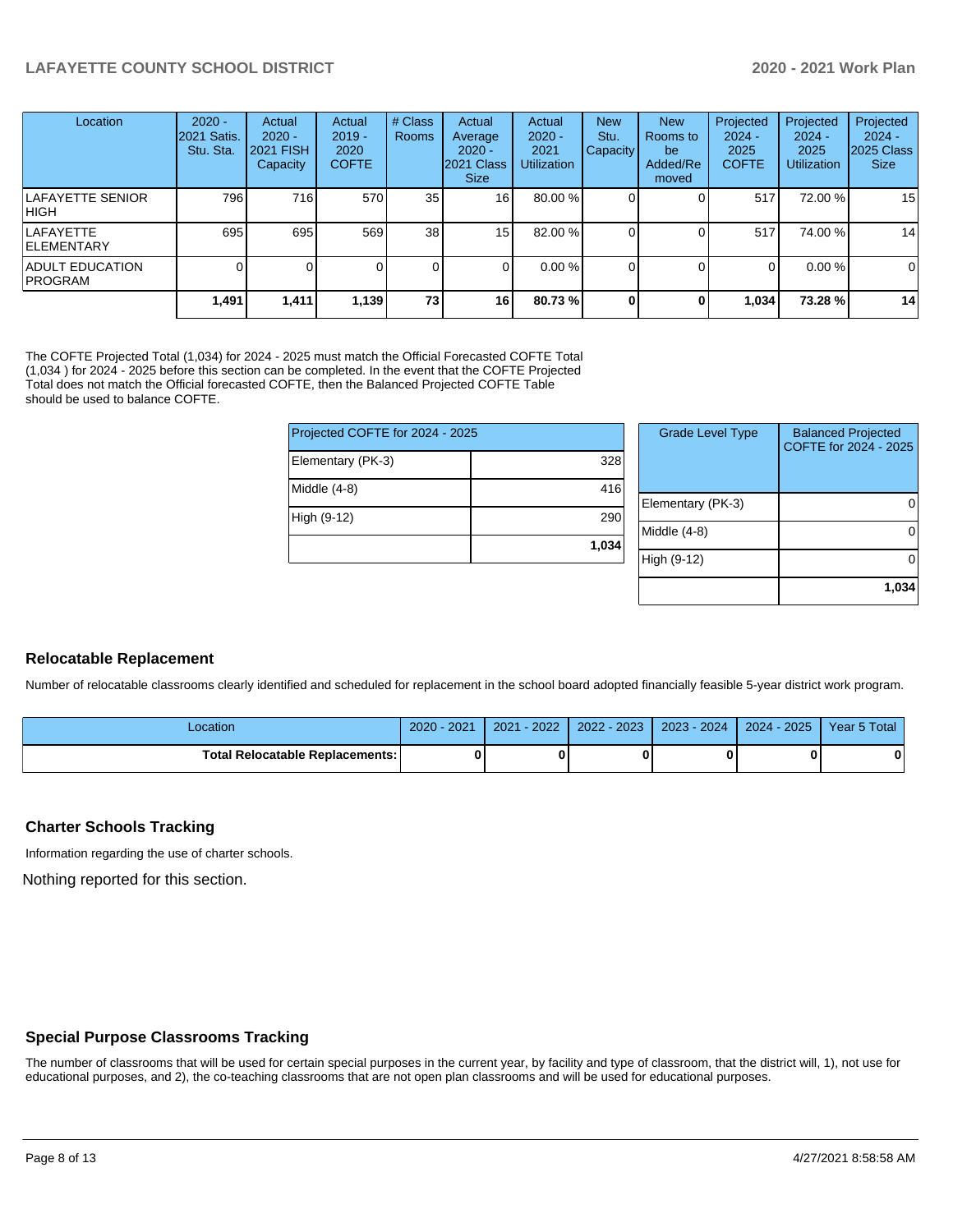| School                               | <b>School Type</b>                     | # of Elementary<br><b>K-3 Classrooms</b>                       | $\#$ of Middle 4-8<br><b>Classrooms</b> | # of High $9-12$<br><b>Classrooms</b> | # of $ESE$<br><b>Classrooms</b> | # of Combo<br><b>Classrooms</b> | Total<br><b>Classrooms</b> |
|--------------------------------------|----------------------------------------|----------------------------------------------------------------|-----------------------------------------|---------------------------------------|---------------------------------|---------------------------------|----------------------------|
|                                      | <b>Total Educational Classrooms: I</b> |                                                                |                                         |                                       |                                 |                                 | 0                          |
| School                               | School Type                            | $\#$ of Elementary $\#$ of Middle 4-8<br><b>K-3 Classrooms</b> | <b>Classrooms</b>                       | $#$ of High 9-12<br><b>Classrooms</b> | # of $ESE$<br><b>Classrooms</b> | # of Combo<br><b>Classrooms</b> | Total<br>Classrooms        |
| <b>Total Co-Teaching Classrooms:</b> |                                        |                                                                |                                         |                                       |                                 |                                 | 0                          |

#### **Infrastructure Tracking**

**Necessary offsite infrastructure requirements resulting from expansions or new schools. This section should include infrastructure information related to capacity project schedules and other project schedules (Section 4).** 

Not Specified

**Proposed location of planned facilities, whether those locations are consistent with the comprehensive plans of all affected local governments, and recommendations for infrastructure and other improvements to land adjacent to existing facilities. Provisions of 1013.33(12), (13) and (14) and 1013.36 must be addressed for new facilities planned within the 1st three years of the plan (Section 5).** 

Not Specified

**Consistent with Comp Plan?** No

#### **Net New Classrooms**

The number of classrooms, by grade level and type of construction, that were added during the last fiscal year.

| List the net new classrooms added in the 2019 - 2020 fiscal year.                                                                                       | List the net new classrooms to be added in the 2020 - 2021 fiscal<br>year. |                            |                                |                        |                                                                        |                            |                                |                        |
|---------------------------------------------------------------------------------------------------------------------------------------------------------|----------------------------------------------------------------------------|----------------------------|--------------------------------|------------------------|------------------------------------------------------------------------|----------------------------|--------------------------------|------------------------|
| "Classrooms" is defined as capacity carrying classrooms that are added to increase<br>capacity to enable the district to meet the Class Size Amendment. |                                                                            |                            |                                |                        | Totals for fiscal year 2020 - 2021 should match totals in Section 15A. |                            |                                |                        |
| Location                                                                                                                                                | $2019 - 2020$ #<br>Permanent                                               | $2019 - 2020$ #<br>Modular | $2019 - 2020$ #<br>Relocatable | $2019 - 2020$<br>Total | $2020 - 2021$ #<br>Permanent                                           | $2020 - 2021$ #<br>Modular | $2020 - 2021$ #<br>Relocatable | $2020 - 2021$<br>Total |
| Elementary (PK-3)                                                                                                                                       |                                                                            |                            |                                |                        |                                                                        |                            |                                |                        |
| Middle (4-8)                                                                                                                                            |                                                                            |                            |                                |                        |                                                                        |                            |                                | ΩI                     |
| High (9-12)                                                                                                                                             |                                                                            |                            |                                |                        |                                                                        |                            |                                |                        |
|                                                                                                                                                         |                                                                            |                            |                                |                        |                                                                        |                            | 0                              | 0                      |

#### **Relocatable Student Stations**

Number of students that will be educated in relocatable units, by school, in the current year, and the projected number of students for each of the years in the workplan.

| <b>Site</b>           | $2020 - 2021$   | 2021 - 2022     | $2022 - 2023$   | $2023 - 2024$   | $2024 - 2025$ | 5 Year Average |
|-----------------------|-----------------|-----------------|-----------------|-----------------|---------------|----------------|
| LAFAYETTE SENIOR HIGH | 25 <sup>1</sup> | 25 <sub>1</sub> | 25 <sub>l</sub> | 25              |               | 20             |
| LAFAYETTE ELEMENTARY  | 36 <sup>1</sup> | 36              | 36 <sub>l</sub> | 36 <sub>1</sub> |               | 29             |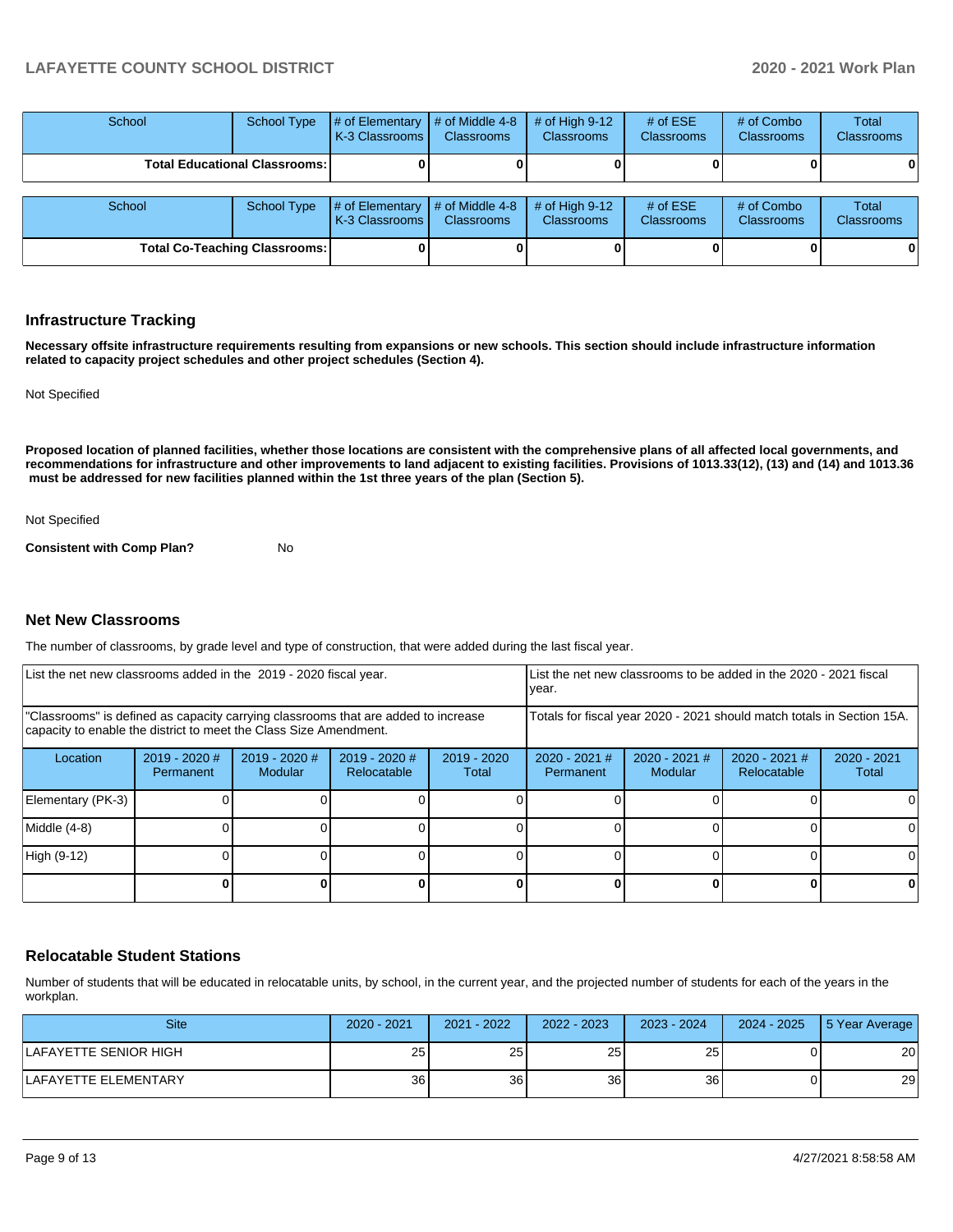| ADULT EDUCATION PROGRAM                           |       |       |       |       |       |       |
|---------------------------------------------------|-------|-------|-------|-------|-------|-------|
| Totals for LAFAYETTE COUNTY SCHOOL DISTRICT       |       |       |       |       |       |       |
| Total students in relocatables by year.           | 61    | 61    | 61    | 61    |       | 49    |
| Total number of COFTE students projected by year. | 1,113 | 1,104 | 1,086 | 1,060 | 1,034 | 1,079 |
| Percent in relocatables by year.                  | 5 %   | 6 %   | 6 %   | 6 %   | 0%    | 5%    |

#### **Leased Facilities Tracking**

Exising leased facilities and plans for the acquisition of leased facilities, including the number of classrooms and student stations, as reported in the educational plant survey, that are planned in that location at the end of the five year workplan.

| Location                       | # of Leased<br>Classrooms 2020 -<br>2021 | <b>FISH Student</b><br><b>Stations</b> | Owner | # of Leased<br>Classrooms 2024 -<br>2025 | <b>FISH Student</b><br><b>Stations</b> |
|--------------------------------|------------------------------------------|----------------------------------------|-------|------------------------------------------|----------------------------------------|
| LAFAYETTE SENIOR HIGH          |                                          |                                        |       |                                          |                                        |
| ILAFAYETTE ELEMENTARY          |                                          |                                        |       |                                          | $\Omega$                               |
| <b>ADULT EDUCATION PROGRAM</b> |                                          |                                        |       |                                          | ΩI                                     |
|                                |                                          |                                        |       |                                          |                                        |

#### **Failed Standard Relocatable Tracking**

Relocatable units currently reported by school, from FISH, and the number of relocatable units identified as 'Failed Standards'.

Nothing reported for this section.

## **Planning**

#### **Class Size Reduction Planning**

**Plans approved by the school board that reduce the need for permanent student stations such as acceptable school capacity levels, redistricting, busing, year-round schools, charter schools, magnet schools, public-private partnerships, multitrack scheduling, grade level organization, block scheduling, or other alternatives.**

We only have one elementary and one high school so redistricting and busing are not viable options for us. Most of our plans to deal with class size reduction will include permanent student stations.

#### **School Closure Planning**

**Plans for the closure of any school, including plans for disposition of the facility or usage of facility space, and anticipated revenues.** 

No School Closures are planned at this time.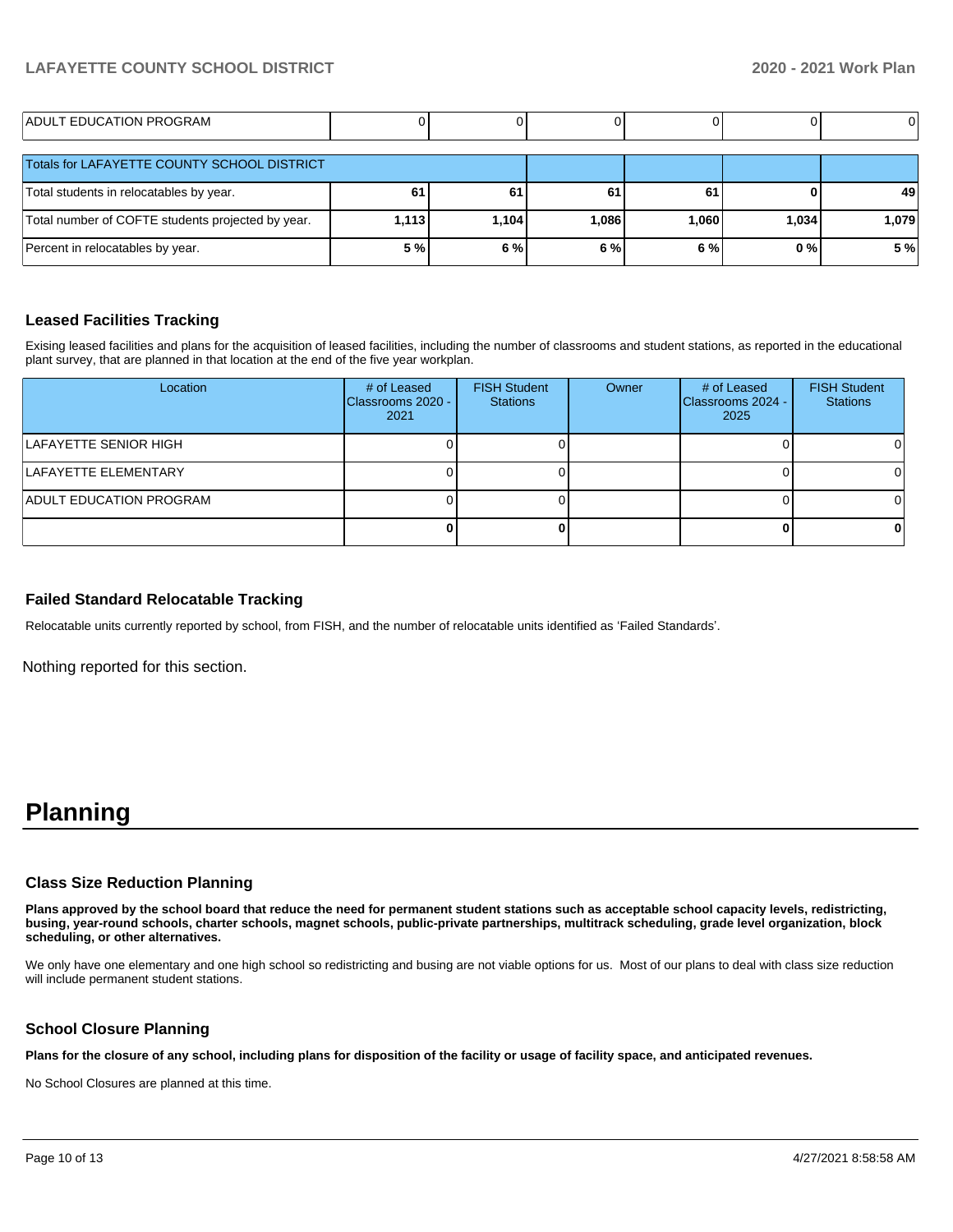## **Long Range Planning**

#### **Ten-Year Maintenance**

District projects and locations regarding the projected need for major renovation, repair, and maintenance projects within the district in years 6-10 beyond the projects plans detailed in the five years covered by the work plan.

Nothing reported for this section.

#### **Ten-Year Capacity**

Schedule of capital outlay projects projected to ensure the availability of satisfactory student stations for the projected student enrollment in K-12 programs for the future 5 years beyond the 5-year district facilities work program.

Nothing reported for this section.

#### **Ten-Year Planned Utilization**

Schedule of planned capital outlay projects identifying the standard grade groupings, capacities, and planned utilization rates of future educational facilities of the district for both permanent and relocatable facilities.

| <b>Grade Level Projections</b>   | <b>FISH</b><br><b>Student</b><br><b>Stations</b> | <b>Actual 2019 -</b><br><b>2020 FISH</b><br>Capacity | Actual<br>$2019 -$<br>2020<br><b>COFTE</b> | Actual 2019 - 2020<br><b>Utilization</b> | Actual 2020 - 2021 / 2029 - 2030 new<br>Student Capacity to be added/removed | Projected 2029<br><b>2030 COFTE</b> | Projected 2029 -<br>2030 Utilization |
|----------------------------------|--------------------------------------------------|------------------------------------------------------|--------------------------------------------|------------------------------------------|------------------------------------------------------------------------------|-------------------------------------|--------------------------------------|
| Elementary - District<br>lTotals | 695                                              | 695                                                  | 569.32                                     | 81.87%                                   |                                                                              | 517                                 | 74.39 %                              |
| Middle - District Totals         | 796                                              | 716                                                  | 569.82                                     | 79.61 %                                  |                                                                              | 517                                 | 72.21 %                              |
| High - District Totals           |                                                  |                                                      | 0.00                                       | 0.00%                                    |                                                                              |                                     | 0.00%                                |
| Other - ESE, etc                 |                                                  |                                                      | 0.00                                       | 0.00%                                    |                                                                              |                                     | 0.00%                                |
|                                  | 1,491                                            | 1,411                                                | 1,139.14                                   | 80.73%                                   |                                                                              | 1,034                               | 73.28%                               |

**Combination schools are included with the middle schools for student stations, capacity, COFTE and utilization purposes because these facilities all have a 90% utilization factor. Use this space to explain or define the grade groupings for combination schools.** 

No comments to report.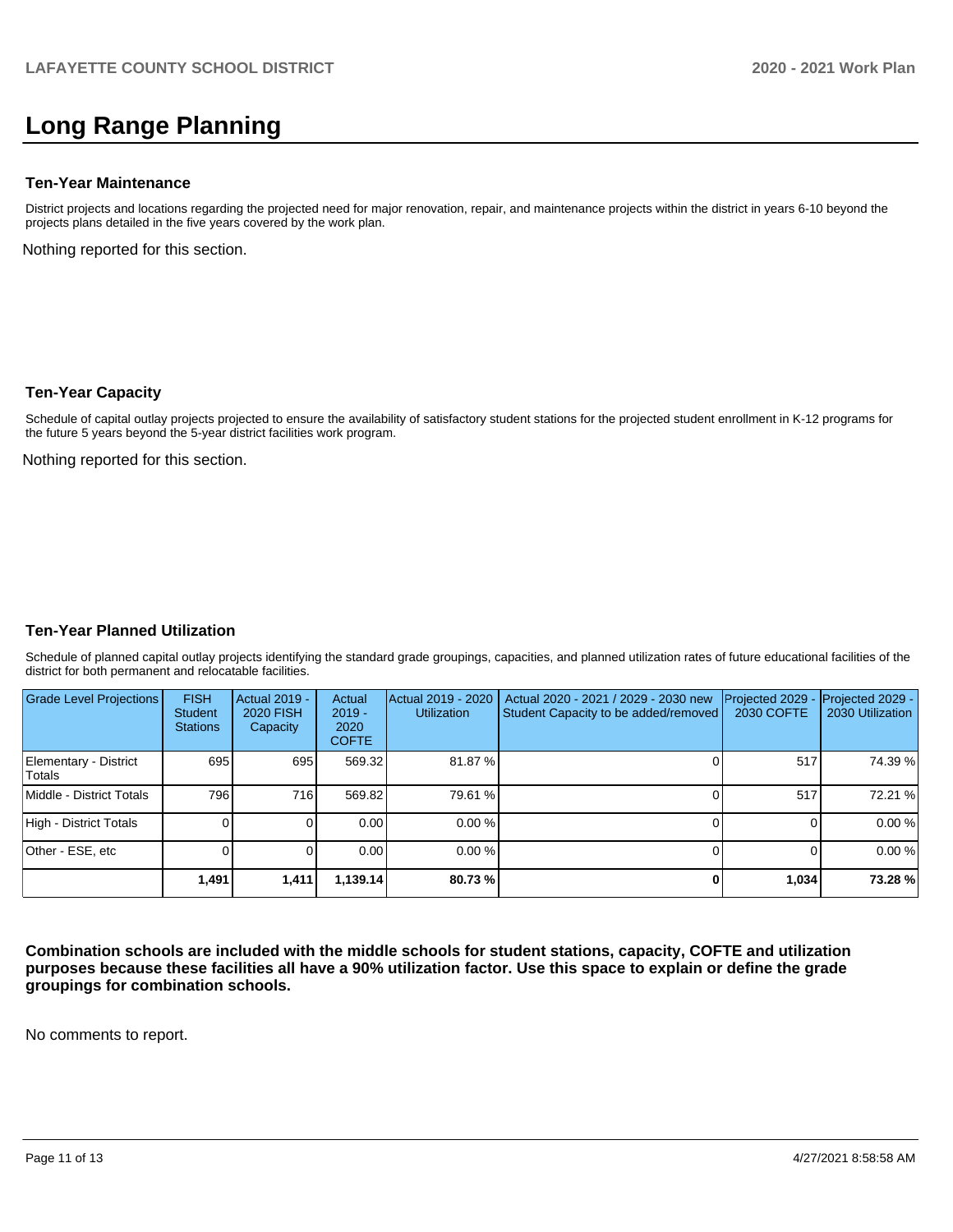#### **Ten-Year Infrastructure Planning**

**Proposed Location of Planned New, Remodeled, or New Additions to Facilities in 06 thru 10 out years (Section 28).**

Nothing reported for this section.

#### Plans for closure of any school, including plans for disposition of the facility or usage of facility space, and anticipated revenues in the 06 thru 10 out **years (Section 29).**

Nothing reported for this section.

#### **Twenty-Year Maintenance**

District projects and locations regarding the projected need for major renovation, repair, and maintenance projects within the district in years 11-20 beyond the projects plans detailed in the five years covered by the work plan.

Nothing reported for this section.

#### **Twenty-Year Capacity**

Schedule of capital outlay projects projected to ensure the availability of satisfactory student stations for the projected student enrollment in K-12 programs for the future 11-20 years beyond the 5-year district facilities work program.

Nothing reported for this section.

#### **Twenty-Year Planned Utilization**

Schedule of planned capital outlay projects identifying the standard grade groupings, capacities, and planned utilization rates of future educational facilities of the district for both permanent and relocatable facilities.

| <b>Grade Level Projections</b>   | <b>FISH</b><br><b>Student</b><br><b>Stations</b> | <b>Actual 2019 -</b><br>2020 FISH<br>Capacity | Actual<br>$2019 -$<br>2020<br><b>COFTE</b> | Actual 2019 - 2020<br><b>Utilization</b> | Actual 2020 - 2021 / 2039 - 2040 new<br>Student Capacity to be added/removed | Projected 2039<br>2040 COFTE | Projected 2039 -<br>2040 Utilization |
|----------------------------------|--------------------------------------------------|-----------------------------------------------|--------------------------------------------|------------------------------------------|------------------------------------------------------------------------------|------------------------------|--------------------------------------|
| Elementary - District<br> Totals | 695                                              | 695                                           | 569.32                                     | 81.87 %                                  |                                                                              | 517                          | 74.39 %                              |
| Middle - District Totals         | 796                                              | 716 <b>I</b>                                  | 569.82                                     | 79.61 %                                  |                                                                              | 517                          | 72.21 %                              |
| High - District Totals           |                                                  |                                               | 0.00                                       | 0.00%                                    |                                                                              |                              | 0.00%                                |
| Other - ESE, etc                 |                                                  |                                               | 0.00                                       | 0.00%                                    |                                                                              |                              | 0.00%                                |
|                                  | 1,491                                            | 1,411                                         | 1,139.14                                   | 80.73%                                   |                                                                              | 1,034                        | 73.28 %                              |